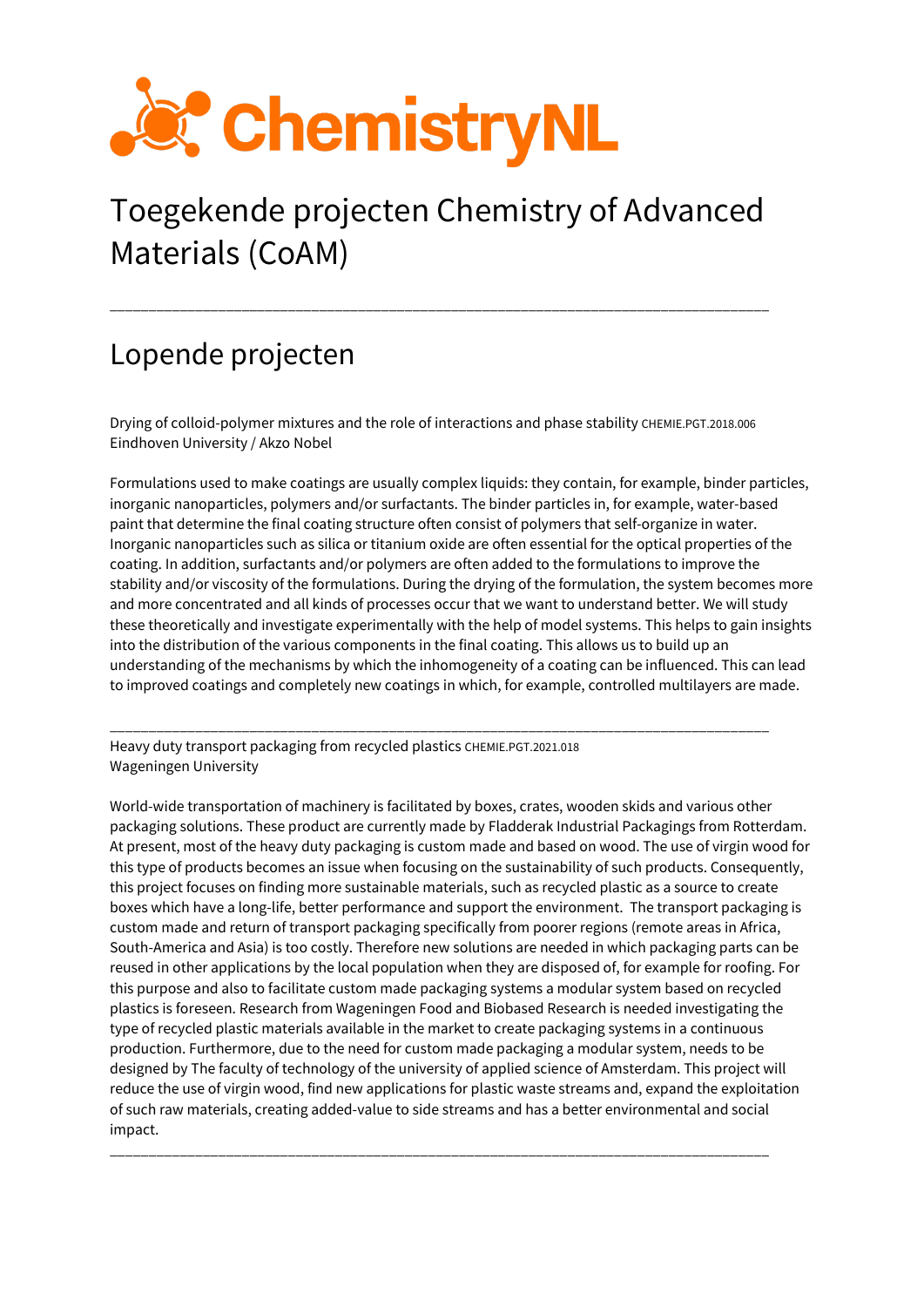

Hyperpolarized Silicon Nanoparticles in Targeted Magnetic Resonance Imaging CHEMIE.PGT.2017.002 Twente University / Spectris Dot

Magnetic Resonance Imaging (MRI) provides excellent anatomical information, but remains unsuccessful in targeted imaging of prostate cancer due to lacking sensitivity. Hyperpolarized MRI has been proposed to improve MR sensitivity, enabling accurate and non-invasive identification of bodily features. Hyperpolarization ensures vastly higher nuclear spin polarization than typically achieved in the magnetic field of an MRI. Dynamic nuclear polarization (DNP), which polarizes samples at temperatures just above 0 K in strong magnetic fields, has become an established technique for the hyperpolarization of materials, resulting in degrees of polarization far beyond thermal equilibrium (factor 104-105). However, the typically employed 13C-based compounds remain only briefly hyperpolarized (MRI visible for only several minutes), hence impeding clinical application.

\_\_\_\_\_\_\_\_\_\_\_\_\_\_\_\_\_\_\_\_\_\_\_\_\_\_\_\_\_\_\_\_\_\_\_\_\_\_\_\_\_\_\_\_\_\_\_\_\_\_\_\_\_\_\_\_\_\_\_\_\_\_\_\_\_\_\_\_\_\_\_\_\_\_\_\_\_\_\_\_\_\_\_\_\_

Powder Coating on Plastics and Composites CHEMIE.PGT.2017.006 Windesheim / DSM Resins / Van Wijhe / FRP3d

Manufacturers are subject to increasingly strict environmental requirements. For example, they are obliged to manufacture an increasing proportion of their vehicles from recycled material. Since many parts and products are made from plastics, there are opportunities here for using recycled materials instead of "virgin" materials. A major disadvantage of recycling plastics is that the color of the end product is difficult to control. Plastic parts are therefore often sprayed with a wet paint. However, applying a powder coating is many times more efficient than using spray paints. Compared to spray coatings, very little material is wasted during the powder coating process. In addition, the process is faster, as a single layer provides sufficient protection and optical enhancement. In addition, the powder coating is emission-free and the coating does not have to dry any further after a curing process and the product is immediately ready for use, storage or transport. Also within the composite industry, especially the unsaturated polyester (UPR) industry, limiting emissions is one of the biggest targets. At the moment, the colored outer layers of composite are realized by using a gelcoat or topcoat, but the application and curing of this creates a peak load in emissions. By further developing the powder coating technique as an alternative to a gel coat, the thermoset industry can take a major step in making the production process more sustainable. The main question of this study will be to enable powder coating on UPR and epoxy thermoset composite (with glass and carbon fibres) after demoulding.

Dynamic Polymer Materials for Additive Manufacturing CHEMIE.PGT.2020.013 Eindhoven University / Maastricht University / DSM / TNO / Xillox Medical / Brightlands Materials Center

\_\_\_\_\_\_\_\_\_\_\_\_\_\_\_\_\_\_\_\_\_\_\_\_\_\_\_\_\_\_\_\_\_\_\_\_\_\_\_\_\_\_\_\_\_\_\_\_\_\_\_\_\_\_\_\_\_\_\_\_\_\_\_\_\_\_\_\_\_\_\_\_\_\_\_\_\_\_\_\_\_\_\_\_\_

3D printing makes it possible to create complex personalized products such as prostheses and implants directly from a 3D scan. To enable these types of applications, it is important that available materials have the correct mechanical and biochemical properties. The awarded project focuses on the development of new polymeric materials and hydrogels based on dynamic chemical bonds that make the materials respond to different conditions during processing. This allows optimal properties of the 3D printed product to be obtained. In addition, end products can also be made with switchable properties.

Hyperpolarized Silicon Nanoparticles in Targeted Magnetic Resonance Imaging CHEMIE.PGT.2020.013 Eindhoven University / Twente University / Spectris Dot

\_\_\_\_\_\_\_\_\_\_\_\_\_\_\_\_\_\_\_\_\_\_\_\_\_\_\_\_\_\_\_\_\_\_\_\_\_\_\_\_\_\_\_\_\_\_\_\_\_\_\_\_\_\_\_\_\_\_\_\_\_\_\_\_\_\_\_\_\_\_\_\_\_\_\_\_\_\_\_\_\_\_\_\_\_

Magnetic Resonance Imaging (MRI) provides excellent anatomical information, but remains unsuccessful in targeted imaging of prostate cancer due to lacking sensitivity. Hyperpolarized MRI has been proposed to improve MR sensitivity, enabling accurate and non-invasive identification of bodily features. Hyperpolarization polarizes samples at temperatures just above 0 K in strong magnetic fields, resulting in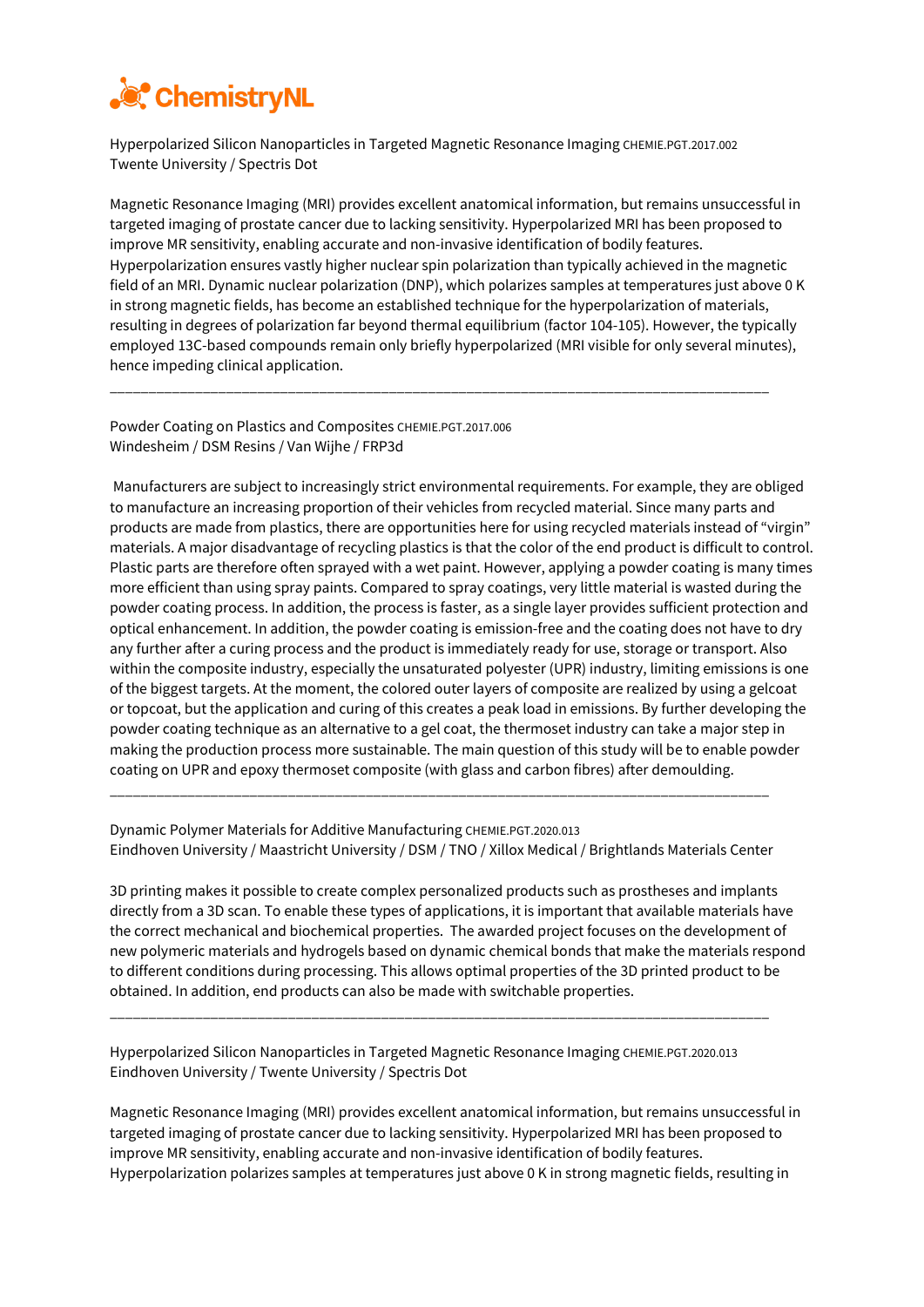

degrees of polarization far beyond thermal equilibrium (factor 104-105). However, the typically employed 13C-based compounds remain only briefly hyperpolarized (MRI visible for only a minute), hence impeding clinical application.

\_\_\_\_\_\_\_\_\_\_\_\_\_\_\_\_\_\_\_\_\_\_\_\_\_\_\_\_\_\_\_\_\_\_\_\_\_\_\_\_\_\_\_\_\_\_\_\_\_\_\_\_\_\_\_\_\_\_\_\_\_\_\_\_\_\_\_\_\_\_\_\_\_\_\_\_\_\_\_\_\_\_\_\_\_

Call for Proposals Technology Areas Polyolefins en Coatings technology CHEMIE.PGT.2018.001 DPI

Focus Areas of the present Call for Proposals for Polyolefins

Key issues in Catalysis, Reaction Engineering, Processing and Properties and their interrelationships. Proposals with embryonic breakthrough research including new experimental approaches, e.g. (multi-scale) modelling and new analytical methods, will be favoured. The final portfolio of granted projects will reflect the strategic interests of the industrial partners related to sustainable developments with respect to energy and feed stock efficiency, environmental impact and overall reduction of footprint.; Focus Areas of the present Call for Proposals for Coatings Technology The industrial funding partners in the DPI Coatings Technology Area are looking forward to project proposals focusing on the following research themes:

\_\_\_\_\_\_\_\_\_\_\_\_\_\_\_\_\_\_\_\_\_\_\_\_\_\_\_\_\_\_\_\_\_\_\_\_\_\_\_\_\_\_\_\_\_\_\_\_\_\_\_\_\_\_\_\_\_\_\_\_\_\_\_\_\_\_\_\_\_\_\_\_\_\_\_\_\_\_\_\_\_\_\_\_\_

- Understanding film-formation phenomena in waterborne coatings
- Self-dispersible bio renewable alternatives for water-based coatings systems
- Phase stability, dynamics, and structure of binary aqueous polymer dispersions

Nanostructured self-assembled functonal materials CHEMIE.PJT.2017.012 Groningen University

The key objective of this proposal is to develop novel concepts based on self-assembly for tailoring, at the nanoscale, nanostructured materials to provide superior levels of performance or additional features and added value compared to existing materials. In this industrial partnership programme of five universities and six industrial partners we will jointly develop and employ self-assembly at the scale of one to a few hundred nanometers to build diverse classes of hierarchically structured solids and thin-films, using a variety of building blocks including crystallizing molecules, colloids, phase-separating polymers, and (sol-gel) precursors. We aim to investigate and expand the potential in the entire range of 2D to 3D materials: from 2D materials such as single molecular layers of organic coatings deposited on silica particles, to make them directly compatible with rubber tires and advanced polymer brushes for corrosion protection and selfhealing, non-adhesive surfaces) via thin assembled designer semiconductor coatings based on functional block copolymers, to 3D biomimetic self-assembled inorganic materials for novel nanostructured thin films that can add new functionalities to surfaces, e.g. those involved in light management in photovoltaic modules. The industrial interest, confirmed by the involvement of several companies in the proposed IPP consortium, is a proof that industry looks further ahead than the immediate application and is ready to explore a new generation of nanomaterials for device applications entering the markets in the next decade.

\_\_\_\_\_\_\_\_\_\_\_\_\_\_\_\_\_\_\_\_\_\_\_\_\_\_\_\_\_\_\_\_\_\_\_\_\_\_\_\_\_\_\_\_\_\_\_\_\_\_\_\_\_\_\_\_\_\_\_\_\_\_\_\_\_\_\_\_\_\_\_\_\_\_\_\_\_\_\_\_\_\_\_\_\_

ReoSim, "Modelling and simulation of the rheology of interfaces" CHEMIE.PGT.2019.003 Eindhoven University / DSM

Various materials consist of a liquid phase that is dispersed in another: soft high interface materials (SHIM), which form the basis of many industrial products and products such as care and food. It is common practice that trade-offs are made between different material properties in the product formation process of these materials. In addition, the choice of stabilizers and processes is often based on experimental methods. Desired properties for the processability or performance of the final product are: the amount of the dispersed phase and the rheological properties of the interface layer. An integrated approach is needed with theoretical and numerical models to link molecular structure and properties of SHIM and the influence of the product formation process on this. It is not yet known how the stability and mechanical properties of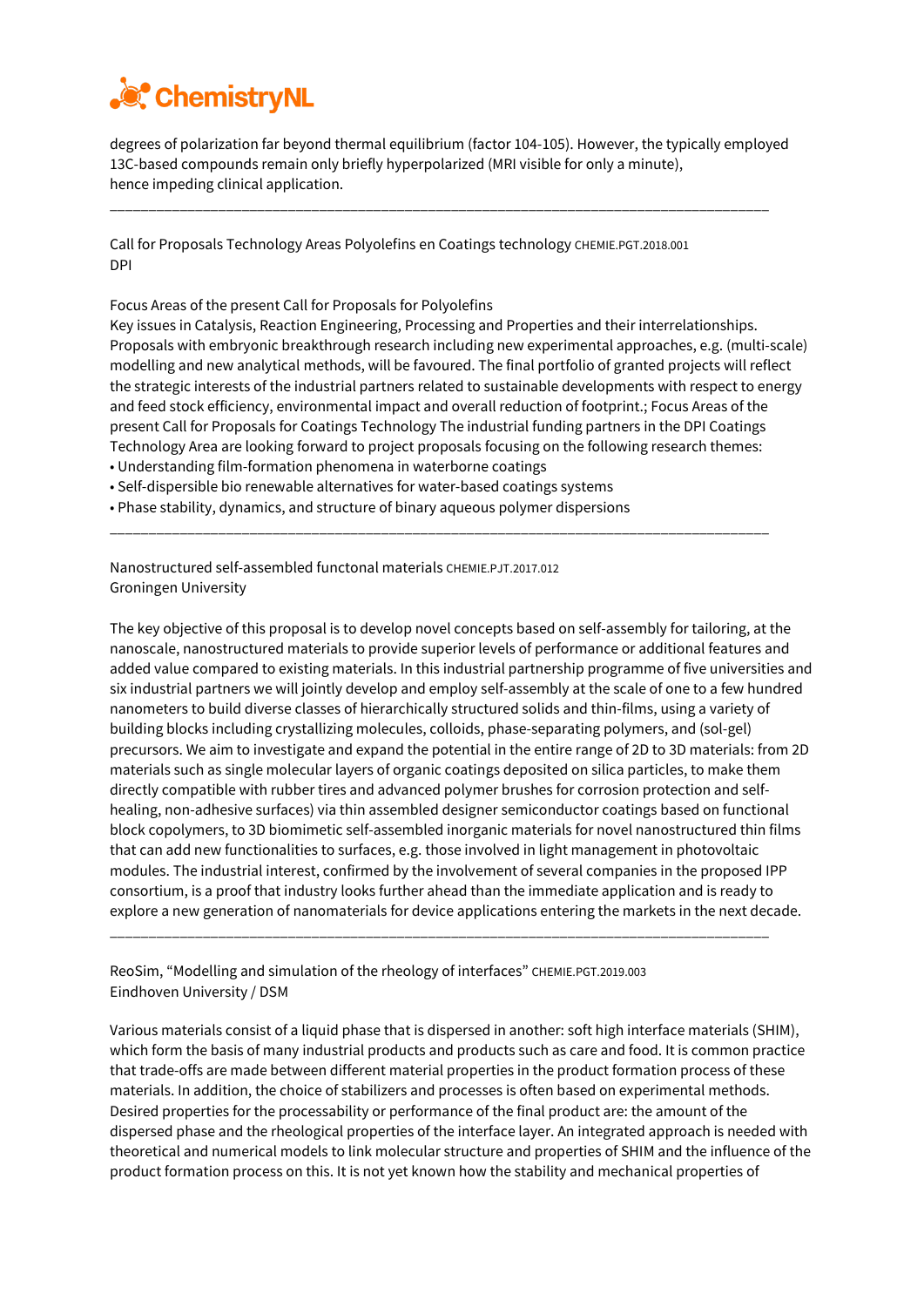

interfaces can be controlled. The aim of this project is to study the quantitative relationship between interphase rheology and structural properties of gas bubbles and droplets in emulsions and foams, as well as the individual and joint mechanical behavior of gas bubbles and droplets. To this end, new numerical methods will be developed to quantitatively predict the behavior of SHIM. This will make it possible to obtain guidelines for the design of these materials to influence their structure (e.g. the liquid fraction of a foam or the distribution of droplet size in an emulsion and mechanical properties. In this way it is expected to gain insight into the factors that influence the performance of the final product.

\_\_\_\_\_\_\_\_\_\_\_\_\_\_\_\_\_\_\_\_\_\_\_\_\_\_\_\_\_\_\_\_\_\_\_\_\_\_\_\_\_\_\_\_\_\_\_\_\_\_\_\_\_\_\_\_\_\_\_\_\_\_\_\_\_\_\_\_\_\_\_\_\_\_\_\_\_\_\_\_\_\_\_\_\_

Closing the loop of the Electrochemical Machining Process CHEMIE.PGT.2018.004 Groningen University

Electrochemical machining (ECM) is regarded as a technology with great untapped potential for machining metal products with fine and complex details. During the process, the workpiece (anode) is locally dissolved by means of an electric current and a salt solution (electrolyte) until it reaches the desired shape, which is arranged as an inverted shape (negative) in the electrode (cathode). However, the metal residues and metal hydroxides produced by this method lead to complications in the reuse of the valuable metals, resulting in large amounts of sludge, increasing costs and environmental problems. Currently, the chemical waste is discharged into a landfill; in total about 220 tons per year (costs €0.16/kg). A possible alternative is the removal of the material to a German mine where it is used for refilling (costs  $\epsilon$ 0.37/kg). It is legally considered a recovery operation and is therefore marked as a recycling stream. However, it is not a very elegant solution in terms of circularity of materials and should be avoided. There is still too much unknown about the concentration, in combination with the appearance, of the metal and metal compounds on which to base the choice of a suitable removal and/or recovery technology. In this project we will focus on the design of a process in which metal hydroxides or the metals and the salt are reused in a circular materials model. We will find the best option for this process, which can actually be a combination of different chemical/physical principles. The process will be assessed with regard to its environmental impacts based on an LCA analysis.

Two-dimensional semiconductors for highly efficient ultrathin photovoltaics CHEMIE.PJT.2018.004 Delft University / Amsterdam University /Toyota

\_\_\_\_\_\_\_\_\_\_\_\_\_\_\_\_\_\_\_\_\_\_\_\_\_\_\_\_\_\_\_\_\_\_\_\_\_\_\_\_\_\_\_\_\_\_\_\_\_\_\_\_\_\_\_\_\_\_\_\_\_\_\_\_\_\_\_\_\_\_\_\_\_\_\_\_\_\_\_\_\_\_\_\_\_

Within this project, the partners are developing new materials and designs for super-thin, light, bendable and inexpensive to produce high-efficiency solar cells. These solar cells are intended for use on surfaces with limited space, which are not straight, or which should be able to move flexibly. For example, think of the outside of an electric car. The researchers adapt recently discovered promising materials in such a way that these capture as many colors of sunlight as possible and efficiently convert them into electricity. They will show how to make a well-functioning, thin, flexible solar cell from these materials with the highest possible energy yield.

Fundamental understanding to improve halide electrolytes for solid-state batteries CHEMIE.PJT.2021.02 Delft University / Saint-Gobain Recherche Paris

\_\_\_\_\_\_\_\_\_\_\_\_\_\_\_\_\_\_\_\_\_\_\_\_\_\_\_\_\_\_\_\_\_\_\_\_\_\_\_\_\_\_\_\_\_\_\_\_\_\_\_\_\_\_\_\_\_\_\_\_\_\_\_\_\_\_\_\_\_\_\_\_\_\_\_\_\_\_\_\_\_\_\_\_\_

The urgency posed by global warming to transform our fossil fuel-dependent society into one based on renewable energy sources creates grand scientific and technological challenges, one of them being energy storage. Batteries are seen as essential to force a breakthrough in the associated revolution towards zero emission transport technology, however, a huge improvement in battery performance is required to realize wide scale future application in mobility to meet climate goals, especially regarding energy storage density, safety, cycle life and material availability. One of the most promising developments are all-solid-state batteries, where the liquid electrolyte is replaced by a solid electrolyte, taking away the safety risks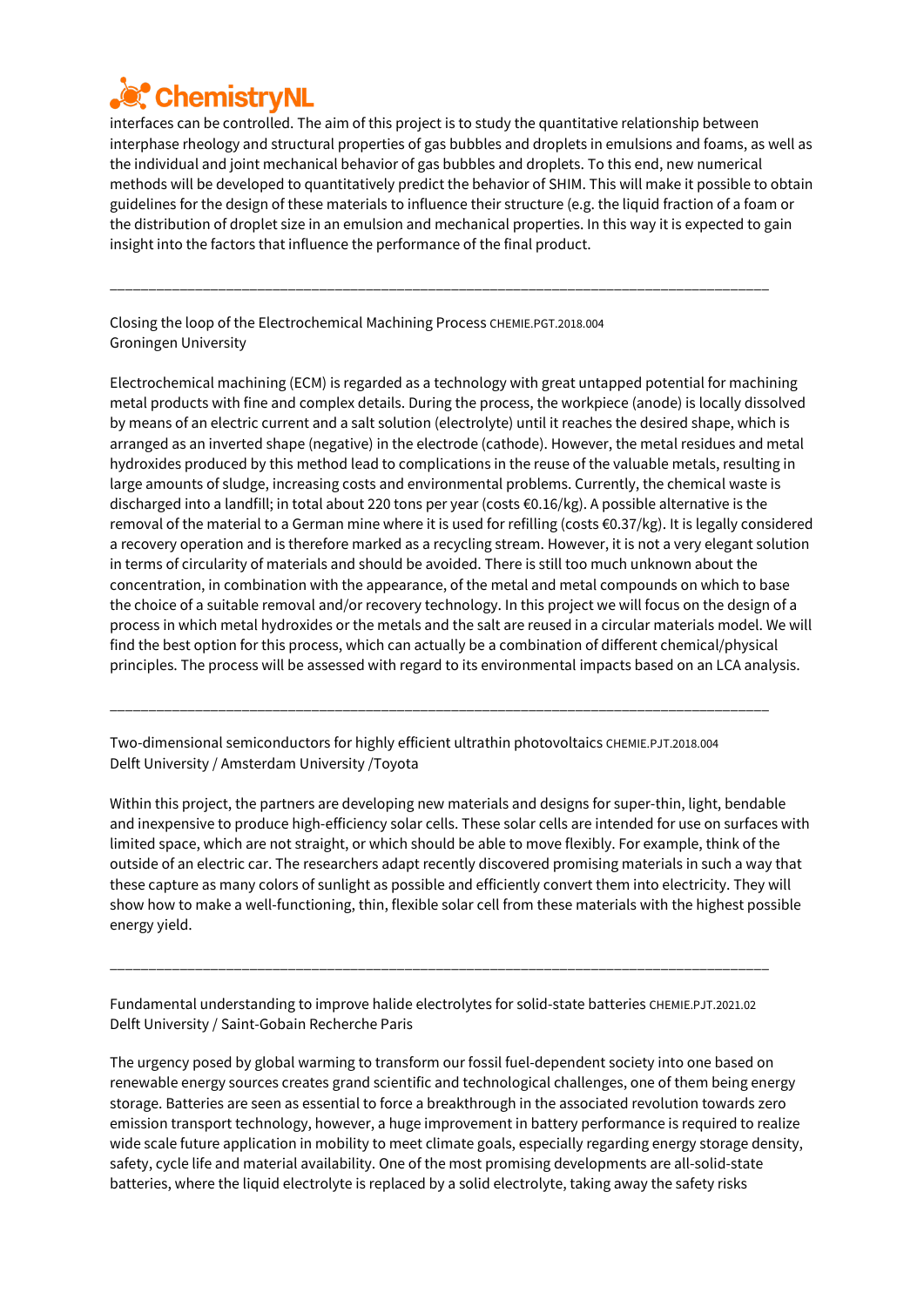

associated with the flammable liquid electrolytes. Additionally, the energy density of all-solid state batteries is higher due to the lower amount of packaging, especially if it allows safe application of high capacity Limetal anodes. The challenges lie in the solid electrolyte, especially its electrochemical stability towards the anode and cathode, which should be combined with a high Li-ion conductivity, low cost and scalable production. In collaboration with a multinational ceramic materials company, which has developed compounds within the promising family of halide solid electrolytes, this project will investigate halides in lab-scale cells, to reveal the performance limiting processes at the atomic scale. Based on this, the structure and composition of the halide electrolyte will be improved, guided by atomistic simulations, aiming at the optimal performances to enable next-gen solid-state batteries for a greener future.

\_\_\_\_\_\_\_\_\_\_\_\_\_\_\_\_\_\_\_\_\_\_\_\_\_\_\_\_\_\_\_\_\_\_\_\_\_\_\_\_\_\_\_\_\_\_\_\_\_\_\_\_\_\_\_\_\_\_\_\_\_\_\_\_\_\_\_\_\_\_\_\_\_\_\_\_\_\_\_\_\_\_\_\_\_

SPEAR - Solid and Polymer Electrolyte Advanced Research CHEMIE.PJT.2018.005 Delft University / Shell Global Solutions International

In current lithium batteries, the electrical current is conducted through liquids. These liquids are toxic and flammable, leading to and safety risks. By replacing the liquid with a solid, many problems can be avoided. This project investigates new lithium-sulfur batteries, which consist entirely of solids. Using a combination of two recently developed techniques, the researchers visualize the transport of the lithium ions in the battery down to the atomic level. With this they develop new strategies to make these batteries work properly. They focus on two combinations of materials that seem promising for making safe and cheap batteries that can store large amounts of energy and last a long time.

Call for Proposals Technology Areas Polyolefins en Performance Polymers CHEMIE.PGT.2018.015 DPI /

\_\_\_\_\_\_\_\_\_\_\_\_\_\_\_\_\_\_\_\_\_\_\_\_\_\_\_\_\_\_\_\_\_\_\_\_\_\_\_\_\_\_\_\_\_\_\_\_\_\_\_\_\_\_\_\_\_\_\_\_\_\_\_\_\_\_\_\_\_\_\_\_\_\_\_\_\_\_\_\_\_\_\_\_\_

Programme Area Performance Polymers (TA PP): Performance Polymers are characterized by outstanding chemical, mechanical and/or physical properties, especially beyond ambient conditions. They are applied as material systems at (cyclic or continuous) load bearing conditions and frequently consist of multicomponent mixtures with various polymers, reinforcements and additives. The mission of the Programme Area Performance Polymers is to support research on polymeric systems with enhanced performance by combining Chemistry, Processing and Physics, hence covering the whole chain of knowledge. This leads to a better understanding of the "structure versus performance" relation on all length scales ‐ from molecular structures up to the macroscopic properties. In this way the Performance Polymers programme seeks to create new opportunities to respond to the new sustainability challenges posed to the industrial sectors of automotive (jncl. tires), electronics, oil & natural gas recovery and transport and construction materials.

\_\_\_\_\_\_\_\_\_\_\_\_\_\_\_\_\_\_\_\_\_\_\_\_\_\_\_\_\_\_\_\_\_\_\_\_\_\_\_\_\_\_\_\_\_\_\_\_\_\_\_\_\_\_\_\_\_\_\_\_\_\_\_\_\_\_\_\_\_\_\_\_\_\_\_\_\_\_\_\_\_\_\_\_\_

#### BPM2 programme CHEMIE.PGT.2018.016 Wageningen Food and Biobased Research / Icopal BV / Stora Enso Oyj

PLA is one of the most attractive biopolymers. It combines a low ecological footprint, with good material properties and biodegradability. Moreover PLA is one of the most affordable biopolymers. Nowadays PLA can be processed via several techniques including film casting, injection moulding and thermoforming making it applicable in several products in the market. However, some inherent properties of PLA have limited its use in commercial extrusion foaming. Within the BPM project 'FOAMEX', the participants have taken the production of PLA based extrusion foams to a next level where its applicability in foamed products have become possible. However, for a commercial breakthrough, improvements are still needed with respect to rheology and crystallinity of the proposed formulations and materials. In this project, the formulations and (more important) concepts found during the FOAMEX project will be further optimized in order to make them even more commercially interesting. The optimization of the materials will be focused on the requirements of the market: broad and stable process window, sufficient crystallinity, melt strength and interesting cost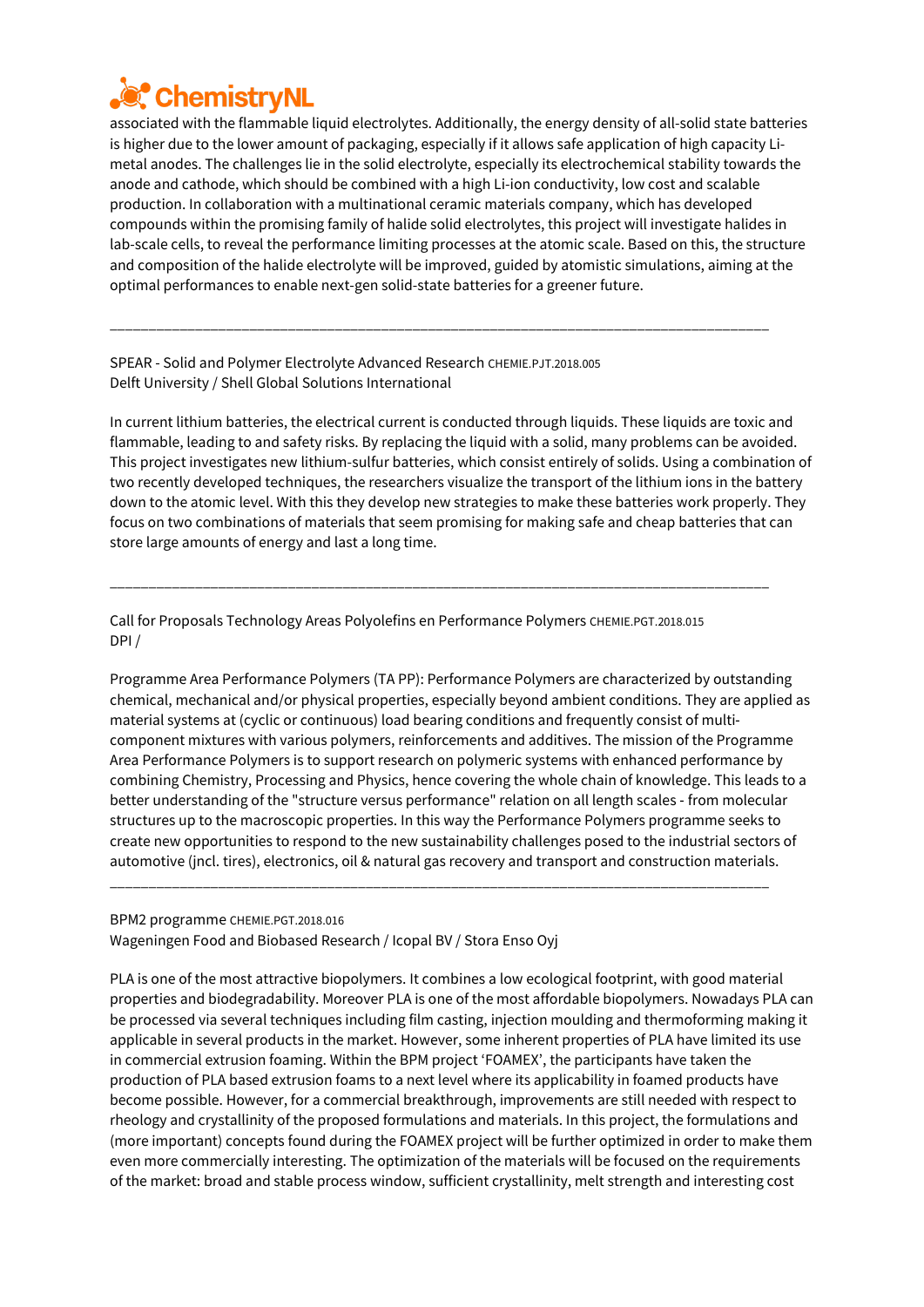

price; Conventional roofing materials are high quality products with a long life, but mainly made from fossil raw materials; like bituminous roofing based on the oil derivative bitumen. The uncertainty of bitumen supply, the by consequence high fluctuations in price, as well as the CO2 footprint motivate to look for alternatives. Therefore, together with Partner A, Partner B started, in 2015, the development of waterproofing roofing material made exclusively from renewable raw materials. The ambition was the development of a 100% bio-based roofing membrane that can be fitted into the existing production-process of partner B and application techniques of roofing, without any compromise on product quality.

Advanced multi-mineral technologies for controlling iron - phytochemical interactions CHEMIE.PJT.2018.006 Amsterdam University / Utrecht University / Unilever / Akzo Nobel Chemicals International

\_\_\_\_\_\_\_\_\_\_\_\_\_\_\_\_\_\_\_\_\_\_\_\_\_\_\_\_\_\_\_\_\_\_\_\_\_\_\_\_\_\_\_\_\_\_\_\_\_\_\_\_\_\_\_\_\_\_\_\_\_\_\_\_\_\_\_\_\_\_\_\_\_\_\_\_\_\_\_\_\_\_\_\_\_

Anemia is a global problem affecting 29% of all fertile women. Iron deficiencies in the diet are the main cause of this. This problem can be (partly) solved by adding iron to foods. However, due to the reactive nature of iron, undesired interactions often take place, especially in foods of vegetable origin. These interactions can lead to discoloration and changes in taste. In this proposal, new iron salts that are stable in food. The approach is inspired by the pink Himalayan salt: a non-reactive salt that contains many other minerals such as iron in addition to table salt.

Soft Advanced Materials CHEMIE.PJT.2019.001 Eindhoven University / Amsterdam University / Groningen University / Twente University / VU Amsterdam / Amolf / Altana / BASF / Corbion / DSM

\_\_\_\_\_\_\_\_\_\_\_\_\_\_\_\_\_\_\_\_\_\_\_\_\_\_\_\_\_\_\_\_\_\_\_\_\_\_\_\_\_\_\_\_\_\_\_\_\_\_\_\_\_\_\_\_\_\_\_\_\_\_\_\_\_\_\_\_\_\_\_\_\_\_\_\_\_\_\_\_\_\_\_\_\_

The Stone Age, the Bronze Age, the Iron Age: throughout history we see time and again that new materials drive technological and social progress. Today we are in the age of plastics, and although these materials have also brought prosperity and convenience to the Netherlands and the rest of the world, the call for better materials is growing. Not only materials that are stronger, lighter, smarter and cheaper, but also materials that are greener – sustainably embedded in natural cycles. In the Soft Advanced Materials programme, Dutch materials researchers from all disciplines join forces with leading industrial partners to make this transition possible.

Dutch Polymer Institute – Programme Area Performance Polymers and Polyolefins call CHEMIE.PGT.2019.016 DPI /

\_\_\_\_\_\_\_\_\_\_\_\_\_\_\_\_\_\_\_\_\_\_\_\_\_\_\_\_\_\_\_\_\_\_\_\_\_\_\_\_\_\_\_\_\_\_\_\_\_\_\_\_\_\_\_\_\_\_\_\_\_\_\_\_\_\_\_\_\_\_\_\_\_\_\_\_\_\_\_\_\_\_\_\_\_

The current Performance Polymers programme covers the following four scientific discipline clusters: ‐ Polymer chemistry, network chemistry and chemical modification of polymers ‐Polymer processing for properties, polymer physics and modelling; ‐Advanced reinforced polymer systems and (synthetic) fibres; ‐ Long term stability and performance. The call of the Performance Polymers 2.0 program is focusing on: Surface treatment methods for improved adhesion and tribology of polymers. Advanced surface characterization techniques, Investigation of the mechanism of impact in multi-phased polymeric systems. Modelling and experimental approaches. Preferred topics of new project proposals in this Call for Proposals are: Integrated approaches to molecular olefin polymerization catalyst systems, Advanced molecular characterization of polyolefin materials, Improved approaches to hetero-phasic PP products, Sustainable polyolefins / Circular Economy aspects.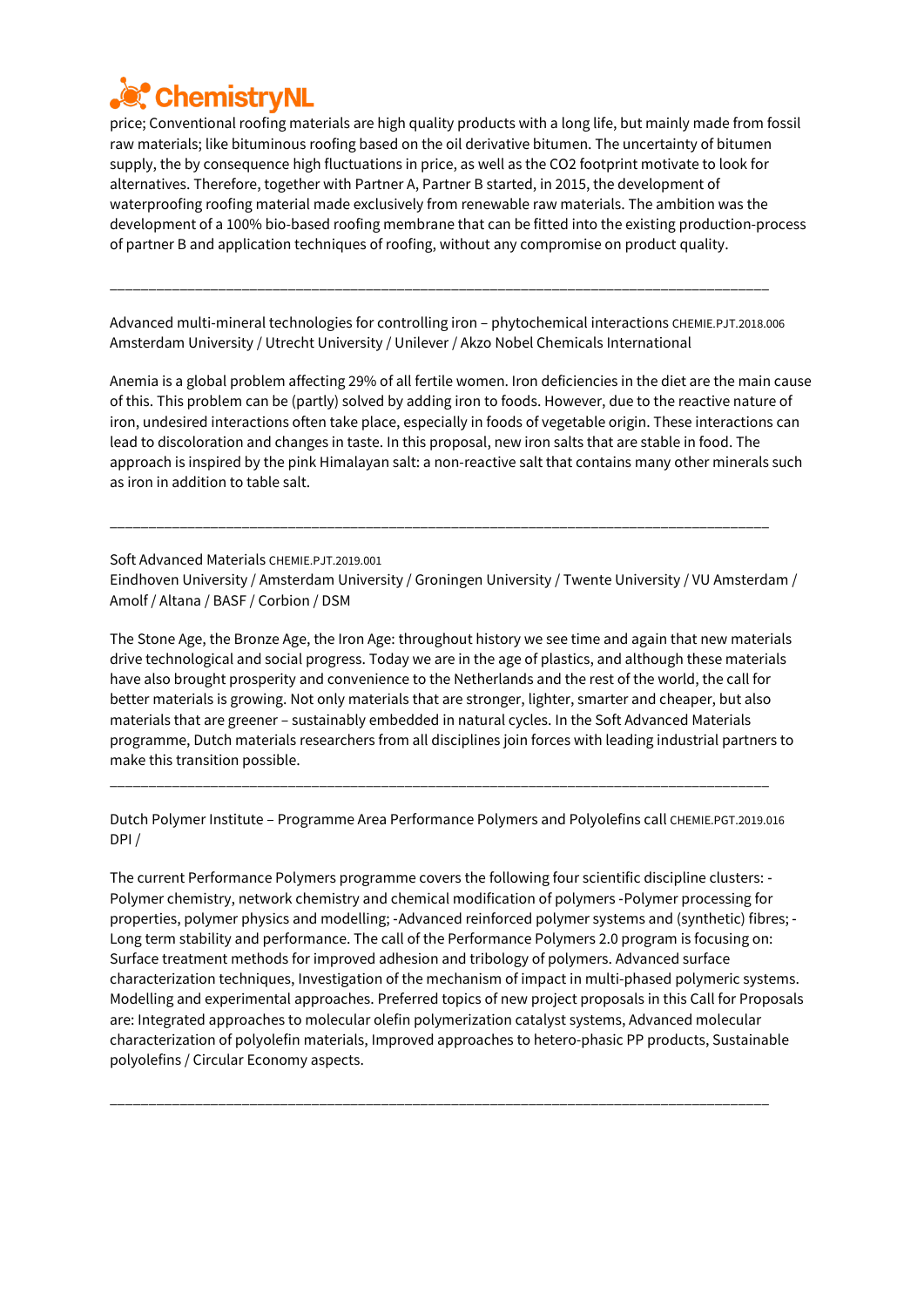

The impact of inhomogeneous electrode reactions on battery cycling CHEMIE.PGT.2020.025 Delft University / Shell Global Solutions International

This project targets a challenging knowledge gap in Li-ion batteries, the role of inhomogeneous redox reactions on the performance of Li-ion batteries. Inhomogeneous reactions refer to the uneven phase transformation and Li-ion distribution in battery electrode materials during operation, which can cause history effects that prevent optimal storage performance and reduce the cycle life of batteries. TU-Delft is uniquely positioned with expertise and capabilities to unravel the fundamental mechanisms that lead to inhomogeneous reactions, via operando measurements of Li battery electrodes. Coupling of experimental data with phase field modeling will result in an in-depth understanding of the distribution of the inhomogeneous redox activity for key electrode materials. The desired outcome from this project is a generalization and quantification of inhomogeneous redox reactions and their relation to history effects and cycle life, and ultimately the project targets the development of methodologies to predict the impact of previous cycles in an effort to enable battery management systems to anticipate optimal charging strategies and lead to novel electrode design strategies.

\_\_\_\_\_\_\_\_\_\_\_\_\_\_\_\_\_\_\_\_\_\_\_\_\_\_\_\_\_\_\_\_\_\_\_\_\_\_\_\_\_\_\_\_\_\_\_\_\_\_\_\_\_\_\_\_\_\_\_\_\_\_\_\_\_\_\_\_\_\_\_\_\_\_\_\_\_\_\_\_\_\_\_\_\_

Towards a circularity in recycling of polyurethanes CHEMIE.PGT.2020.022 Eindhoven University / BASF

Polymers are materials of our present and future which have enabled us to improve the quality of life with significant impact on health care, agricultural production, food and water distribution in more hygienic way. They are essential to create a more sustainable society and develop future technologies such as electric vehicles, drones, intelligent buildings, robotics, electronics, personalized healthcare and diagnostics. However, our lifestyle also generates serious problems due to the ways in which we use plastics. The plastics that we use are thrown away every day, rarely recycled and end up in landfills, rivers and oceans forever, and are a prototypical example of the current linear and fossil-based produce-use-discard value chains leading to environmental pollution. Therefore, a fundamental transition is required in the field of polymeric materials from synthesis out of fossil-based feedstock and one time use to continuous re-use of polymeric products. In this project, researchers from Eindhoven University of Technology will focus on designing novel polymeric structures more amenable to recycling, including smart new monomers that can switch between polymerized and depolymerized states, using energy efficient processes. The key is incorporation of suitable degradable functional groups or smart monomers into the polymers in their design stage. In collaboration with BASF, research will be initiated to increase the share of recycled polymer products, in order to create a circular economy for future business.

Propelling Analysts by Removing Analytical-,Data-,Instrument-, and Sample-related Encumbrances CHEMIE.PJT.2021.001

\_\_\_\_\_\_\_\_\_\_\_\_\_\_\_\_\_\_\_\_\_\_\_\_\_\_\_\_\_\_\_\_\_\_\_\_\_\_\_\_\_\_\_\_\_\_\_\_\_\_\_\_\_\_\_\_\_\_\_\_\_\_\_\_\_\_\_\_\_\_\_\_\_\_\_\_\_\_\_\_\_\_\_\_\_

Amsterdam University / VU Amsterdam / Netherlands Forensic Institute / Shell Global Solutions Int. / Genentech / DSM Materials Science Center / DSM Coating Resins

Science and society need factual data to be able to make responsible decisions and act. What is the patient suffering from? Is the drug safe? Is this substance an explosive material? Those who make such measurements and who devise new methods of measurement are analytical chemists. The questions posed to analytical chemists are increasingly complex and require highly sophisticated equipment and very smart software. These innovations are being developed in the PARADISE project, in which the University of Amsterdam and the VU University are collaborating with Genentech (a Roche company), Shell, DSM and the Netherlands Forensic Institute. Together in PARADISE on the way to seventh heaven.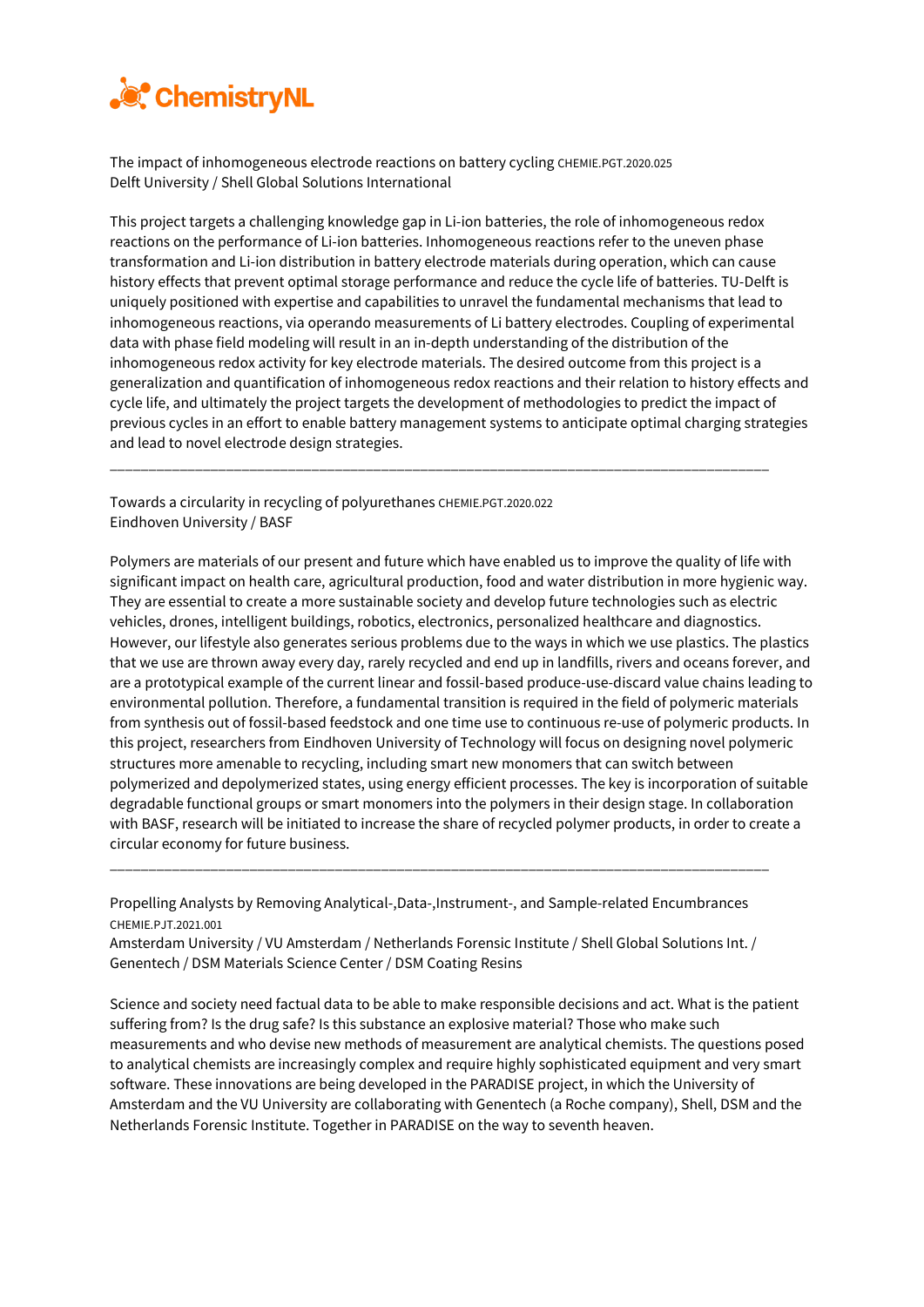

Dutch Polymer Institute - Programme Area Performance Polymers and Polyolefins DPI 2.0 Call for Research Proposals 2020 CHEMIE.PGT.2021.001

\_\_\_\_\_\_\_\_\_\_\_\_\_\_\_\_\_\_\_\_\_\_\_\_\_\_\_\_\_\_\_\_\_\_\_\_\_\_\_\_\_\_\_\_\_\_\_\_\_\_\_\_\_\_\_\_\_\_\_\_\_\_\_\_\_\_\_\_\_\_\_\_\_\_\_\_\_\_\_\_\_\_\_\_\_

### Afgesloten projecten

Self-Synthesizing Hydrogels (SelfSyntHGels) CHEMIE.PJT.2016.05 Groningen University / DPI

Zelf-synthetiserende gel.

Dit onderzoek beoogt de ontwikkeling van nieuwe gelen die zichzelf construeren uit simpele bouwstenen. Het constructieproces kan worden gestuurd zodat de gelen de gewenste structuur en eigenschappen hebben. De onderzoekers willen de resulterende materialen toe gaan passen als media voor het groeien van cellen in drie dimensies.

\_\_\_\_\_\_\_\_\_\_\_\_\_\_\_\_\_\_\_\_\_\_\_\_\_\_\_\_\_\_\_\_\_\_\_\_\_\_\_\_\_\_\_\_\_\_\_\_\_\_\_\_\_\_\_\_\_\_\_\_\_\_\_\_\_\_\_\_\_\_\_\_\_\_\_\_\_\_\_\_\_\_\_\_\_

Supramolecular Biomaterials with Antimicrobial and Regenerative Activity (SuperActive) CHEMIE.PJT.2016.07 Eindhoven University / DPI

SuperActief anti-microbieel materiaal repareert weefsels

Een SuperActief synthetisch biomateriaal wordt ontwikkeld dat weefsels in het lichaam kan repareren. Door gebruik te maken van unieke chemie kan dit materiaal simultaan meerdere functies uitoefenen. Het materiaal wordt zo ontworpen dat het zowel een infectie tegen kan gaan, als dat het weefselvorming kan sturen. Op deze manier is de prognose dat er minder complicaties na implantatie optreden, en dat eén operatie voldoende is om weefsel te herstellen.

2 Calls for Proposals: Performance Polymers en Polyolefins and Coatings Technology CHEMIE.PGT.2016.009 DPI

\_\_\_\_\_\_\_\_\_\_\_\_\_\_\_\_\_\_\_\_\_\_\_\_\_\_\_\_\_\_\_\_\_\_\_\_\_\_\_\_\_\_\_\_\_\_\_\_\_\_\_\_\_\_\_\_\_\_\_\_\_\_\_\_\_\_\_\_\_\_\_\_\_\_\_\_\_\_\_\_\_\_\_\_\_

The new PP program is focusing on the broad area of polymers at interfaces. Seeked projects should focus on interfaces between polymers and metals, polymers and fibers or polymers and fillers or interfaces between different polymers. For this first call, the DPI seeks in particular projects that develop experimental approaches backed by theoretical guidance (but not modeling projects per se) and the use of advanced or innovative characterization techniques which can provide some understanding. The specific focus of the projects should be on: 1) Detection of local debonding defects at the above mentioned interfaces through the creative use of new or advanced analytical experimental techniques such as but not limited to : NMR, IR microscopy, advanced analytical AFM based techniques or Micro‐Raman. Grazing angle X‐rays or NEXAFS (Near Edge X‐Ray Absorption Fine Structure). These defects could appear because of stress but could also be due to the presence of contamination on the surface prior to bonding. 2) The development of reporter molecules, or broadly speaking new chemistry, that could be used (in combination with other analytical techniques) to broadly detect damage at interfaces. Of particular interest are molecules that are specifically positioned at the interface of interest.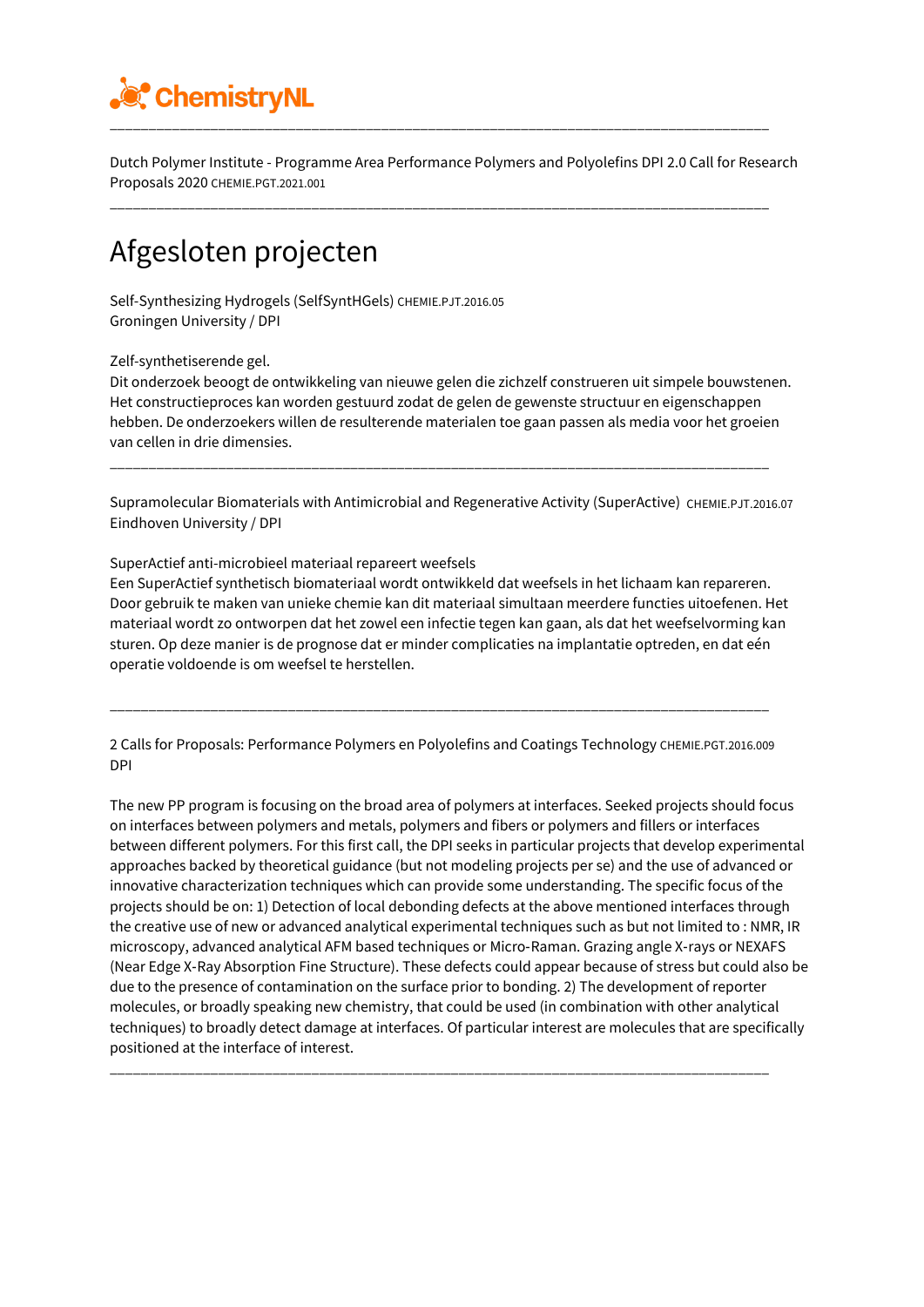

Towards flexible memories with coordination polymers with polar rotors (RotorMOF) CHEMIE.PJT.2016.03 Delft University / DPI

Onderweg naar flexible geheugens met coordinatie polymeren met polaire rotors. Smartphones die de vorm van je pols volgen of flexibele geïmplanteerde devices die energie kunnen oogsten van je bewegingen. Dat soort innovaties worden mogelijk als er ook adequate geheugens voor worden ontwikkeld. Voor dit doel gaan we coordinatie polymeren ontwikkelen die kleine rotors bevatten die in twee posities gedraaid kunnen door een spanning aan te leggen. De twee verschillende posities vertegenwoordigen opgeslagen informatie.

Development of a Vibrational Optical Activity analysis toolbox from chiroptical spectra to molecular stereochemistry and conformation CHEMIE.PJT.2015.003 Amsterdam University / Scientific Computing & Modelling N.V. / BioTools, Inc.

\_\_\_\_\_\_\_\_\_\_\_\_\_\_\_\_\_\_\_\_\_\_\_\_\_\_\_\_\_\_\_\_\_\_\_\_\_\_\_\_\_\_\_\_\_\_\_\_\_\_\_\_\_\_\_\_\_\_\_\_\_\_\_\_\_\_\_\_\_\_\_\_\_\_\_\_\_\_\_\_\_\_\_\_\_

Chiraliteit speelt een fundamentele rol bij de bepaling van de chemische en biologische activiteit van moleculaire systemen. In de afgelopen jaren is de theoretische beschrijving en de experimentele aanpak van spectroscopische technieken om de stereochemie van chirale moleculen te bepalen sterk verbeterd. In dit project worden deze verbeteringen geïntegreerd tot een gebruikersvriendelijk analytisch instrument. Hierdoor worden de mogelijkheden van industrieel onderzoek aan chirale moleculen flink uitgebreid.

\_\_\_\_\_\_\_\_\_\_\_\_\_\_\_\_\_\_\_\_\_\_\_\_\_\_\_\_\_\_\_\_\_\_\_\_\_\_\_\_\_\_\_\_\_\_\_\_\_\_\_\_\_\_\_\_\_\_\_\_\_\_\_\_\_\_\_\_\_\_\_\_\_\_\_\_\_\_\_\_\_\_\_\_\_

Responsive Commodity Polymers (ReCoPol) CHEMIE.PJT.2016.02 Eindhoven University / DPI

Polymeren worden slim. Slimme materialen worden ontwikkeld op basis van conventionele, georiënteerde polymeren die reageren op omgevingsomstandigheden. Het onderzoek richt zich op polymeren die zich aanpassen aan omgevingsomstandigheden zoals temperatuur, luchtvochtigheid en licht door van kleur en/of vorm te veranderen. Zelf-organiserende responsieve polymeren worden gebruikt in combinatie met nano- en microstructuren om de slimme eigenschappen te verkrijgen in deze bulk polymeren materialen. Verwacht wordt dat de ontwikkelde materialen goedkoop en op grote schaal vervaardigd kunnen worden en dat er toepassingen gevonden zullen worden in bijvoorbeeld slimme kleding, robotica, sensoren en medische toepassingen.

Rock-on-a-Chip: Salt-controlled wettability alteration in oil-water-solid systems for applications in enhanced oil recovery CHEMIE.PJT.2015.002

\_\_\_\_\_\_\_\_\_\_\_\_\_\_\_\_\_\_\_\_\_\_\_\_\_\_\_\_\_\_\_\_\_\_\_\_\_\_\_\_\_\_\_\_\_\_\_\_\_\_\_\_\_\_\_\_\_\_\_\_\_\_\_\_\_\_\_\_\_\_\_\_\_\_\_\_\_\_\_\_\_\_\_\_\_

#### Stichting FOM / BP International Centre

Oil recovery is a complex process involving physical and chemical phenomena at multiple length scales ranging from molecular dimensions to the macroscopic extensions of an oil field. State-of-the-art water flooding technology using sea water is able to recover only 30-50% of the oil that is originally present in the reservoir. A substantial fraction of the residual oil remains trapped in microscopic pores due to the strong adhesion and wettability of crude oil on the reservoir rock. The purpose of the present program is to obtain a fundamental understanding of salt-mediated wetting alteration in sandstone-based oil reservoirs by performing experiments with well-defined model systems, starting from idealized solid and fluid compositions and gradually evolving towards more complex systems.